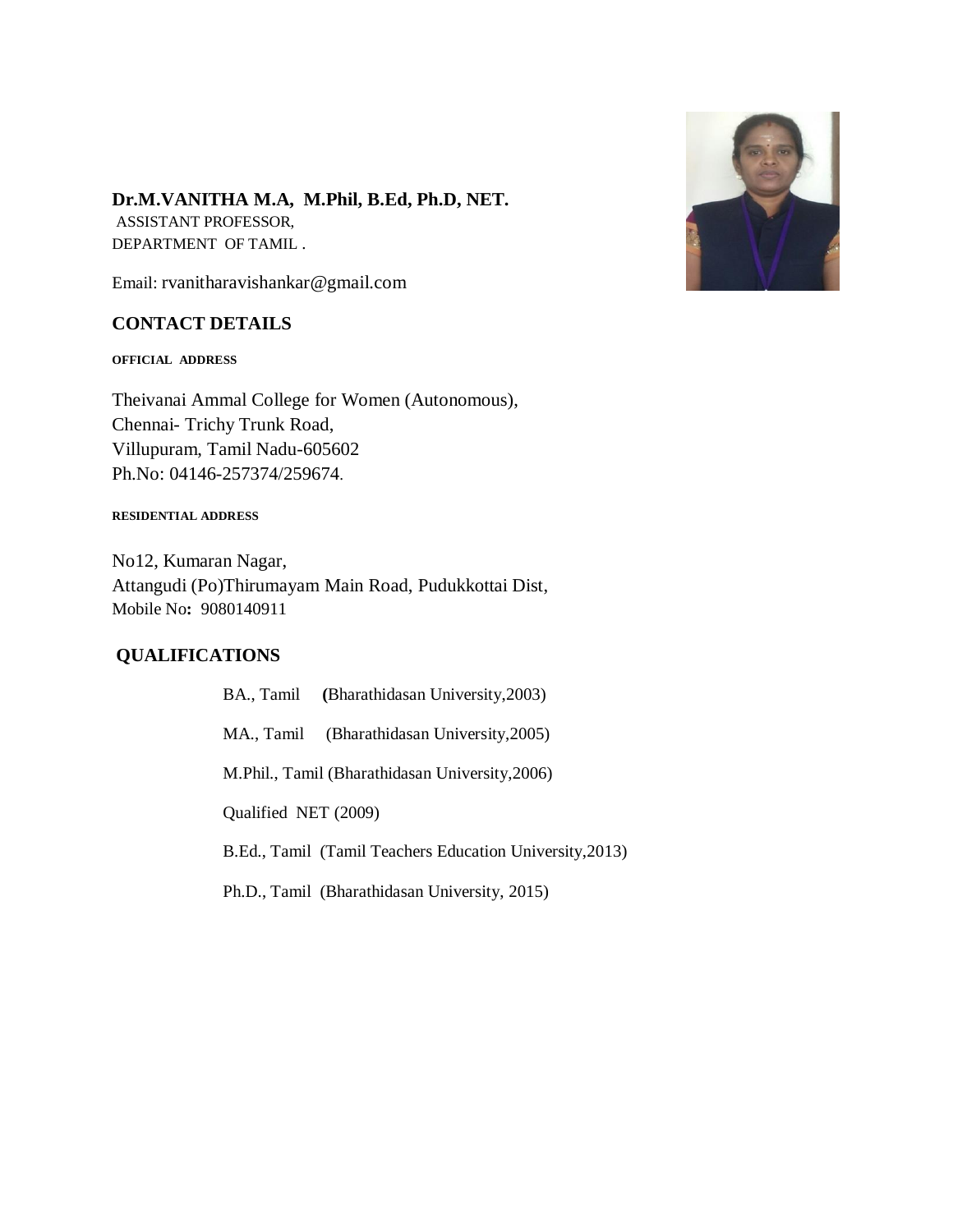### **EXPERIENCE :**

- Assistant Professor, Rajah's College, Pudukkottai, June 2005 to Nov 2005
- Assistant Professor, Government Arts College for Women, Pudukkottai Nov 2005 to May 2009
- Assistant Professor **,** Sri Bharathi Arts &Science College, Pudukkottai June 2009 to May 2018
- Assistant Professor, Theivanai Ammal College for Women (Autonomous), June 2018 - till date.

# **RESEARCH**

- Research Title of M.Phil "**Sujatha Navalkalel Penniyam**", 2006
- Research Title of Ph.D "**Thilagavathi Navalel Palnokku Parvai**", 2015

# **POST GRADUATE SUPERVISION**

- Guided 10 M .A., Students (Bharathidhasan and Thiruvalluvar University)
- Guided 12 M.Phil., Students (Bharathidhasan and Thiruvalluvar University)
- Guiding 1 Ph.D., Student( doing) ( Thiruvalluvar University**)**

# **AREA OF SPECIALIZATION**

Tamil Grammer **,** Sanga Elakiyam and Naveena Elakiyam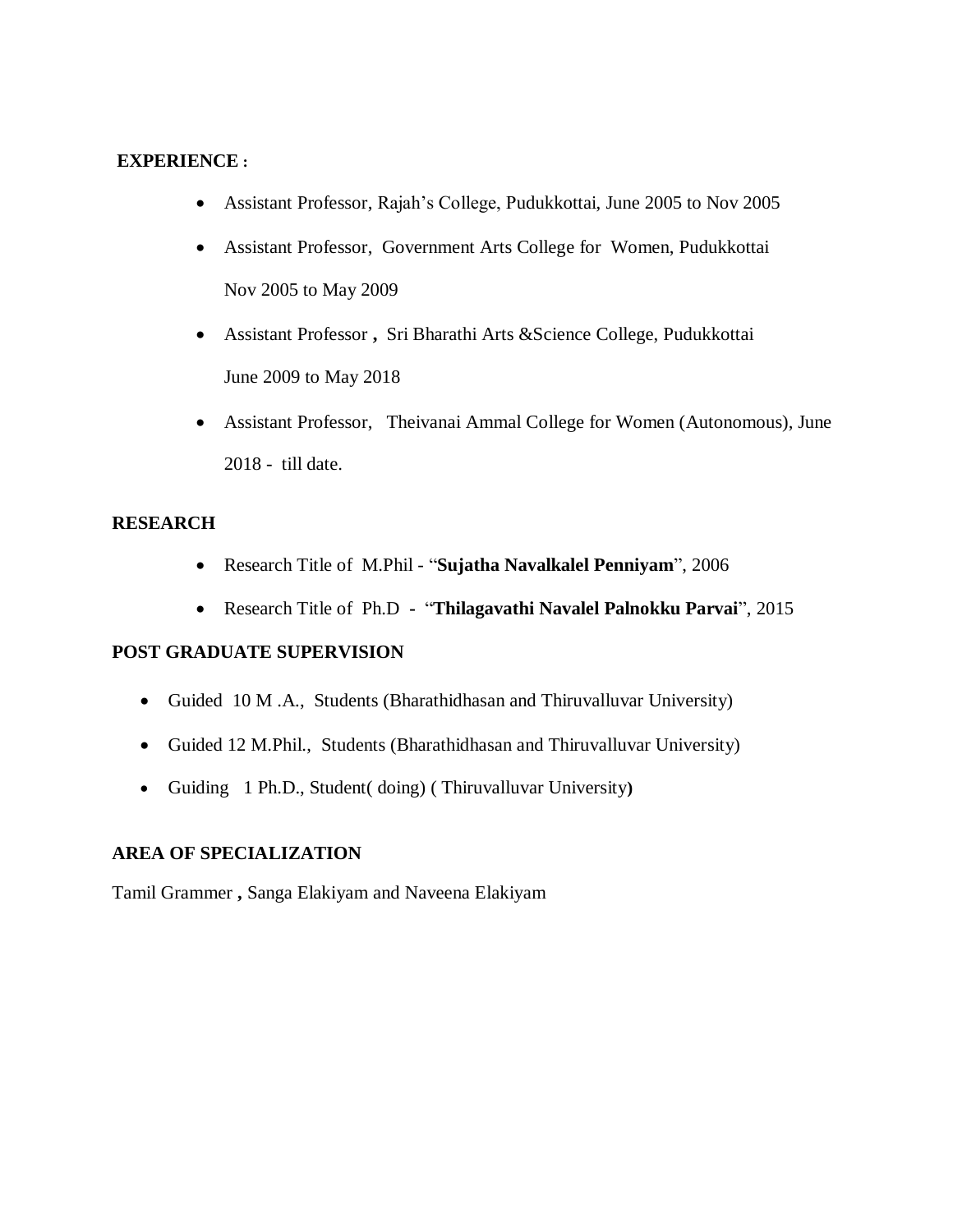#### **CONFERENCE / SEMINARS / SYMPOSIA / WEBINARS / WORKSHOP**

- 1. Participated in "International Workshop on Methodology in Comparative Study Problems and Solutions" Tamil University, Thanjavur, 29<sup>th</sup> Febuary 2016.
- 2. Participated in "National Seminar on First Grammar of Indian Languages", Indian Languages and Comparative Literature, Tamil University, Thanjavur, 21<sup>th</sup> March 2016.
- 3. Participated in" International Workshop Suvadiyal Ulaga Tamil Araichi Neruvanam 7<sup>th</sup> June 2020.
- 4 Participated in" International Workshop Tholkappiyam Uraiyasiriyar " BSK Arts &Science, Coimbatore,  $25<sup>th</sup>$  to  $29<sup>th</sup>$  July 2020.
- 5 Participated in Tamil University of Kerala, Seven day National Web Workshop on "Sanga Ilakkiyam",  $13<sup>th</sup>$  to  $19<sup>th</sup>$  May, 2020.
- 6. Participated in Tamil University of Kerala, Seven day National Web Workshop on "Tholkappiyam",  $20<sup>th</sup>$  to  $26<sup>th</sup>$  May, 2020.
- 7. Participated in Tamil Nadu Teachers Education University, Chennai Seven days International Webinar on Tamilar Tholmarapu, 07<sup>th</sup> to 13<sup>th</sup> August, 2020.
- 8. Participated in Srimath Sivagnana Balaya Swamigal Tamil Arts & Science College, Mailam, on Yapparungalakarigai,  $30<sup>th</sup>$  July to  $4<sup>th</sup>$  August, 2020.
- 9. Pariticipated in Periyar University Constituent College of Arts and Science, Dharmapuri, on "Tamil Ilakkiya Vagaimaigalal Sittrilakkiyangal", 1<sup>st</sup> to 7<sup>th</sup> August 2020.
- 10 Pariticipated in Canda Tamil Sangam and Mahalashmi Women's College of Arts and Science, Chennai International Faculty Development Programme on "Thamizharin Panmuga Kalangal" 17<sup>th</sup> to 21<sup>st</sup> August, 2020.
- 11 Participated in Institute of Lingustics & Culture, Dept of Tamil, Pondicherry 'International Online workshop on Research Approaches, 18 th May 2020.
- 12 Participated in National Online Workshop "Varalarru Nokkil Ithilakkana Marapugal" Geetha Jeevan Arts Science, Thoothsukkudi , 22 June, 2020 .

.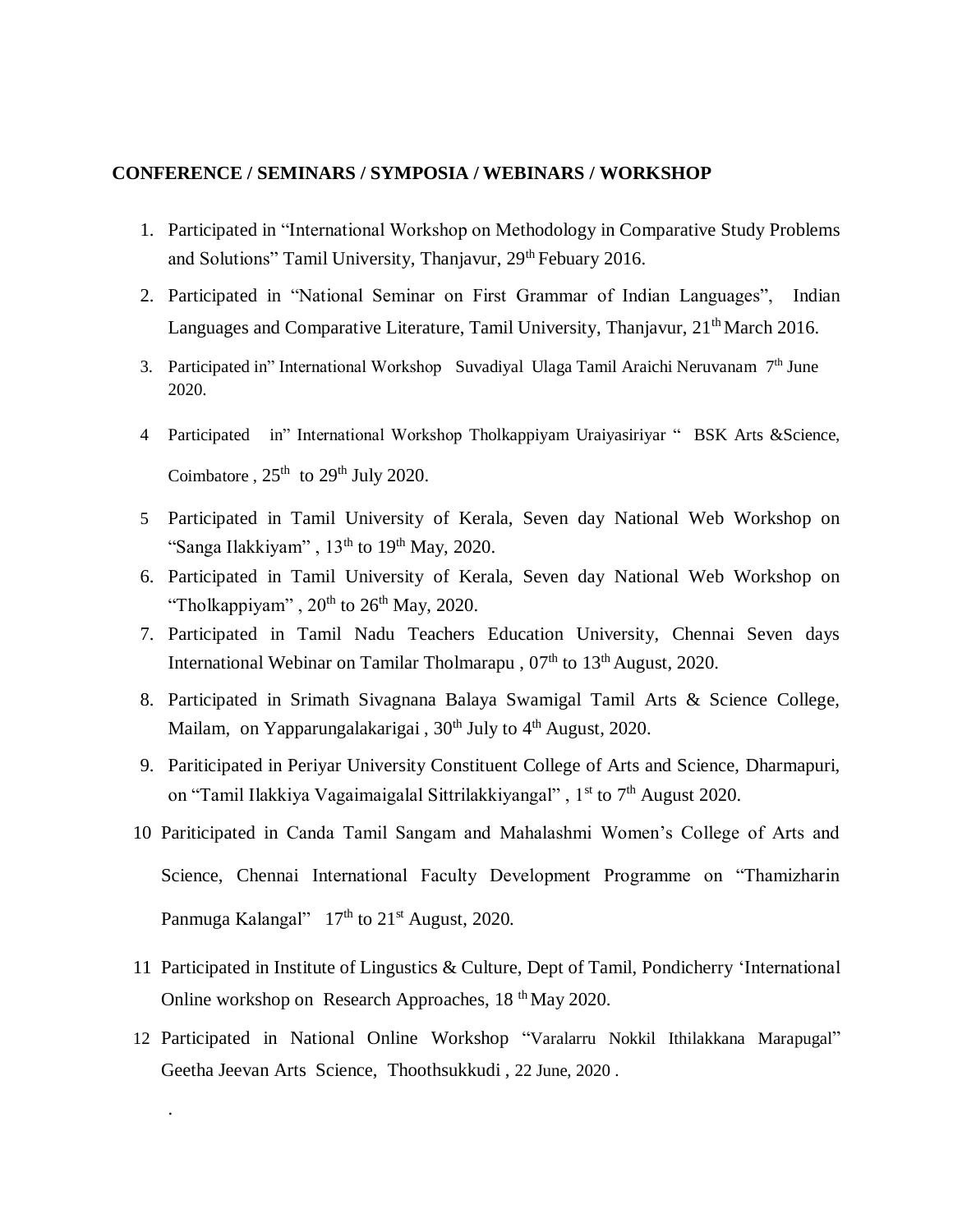- 13 Participated in Kamarajar University Madurai, International Webinar on "Tamilaga Kiramiya Kalai Panpadum, . 09<sup>th</sup> to 29<sup>th</sup> July 2020.
- 14 Participated in CTN Arts and Science College, Dindigul and Canda Tamil Sangam, International online Seminar on Ulaga Nadugagil Tamilar Mozhiyum Tamilar Panpadu ,20<sup>th</sup> to 26<sup>th</sup> July, 2020.
- 15 Participated in St.Joseph College Thirupattur and Tamil Kalviyalar Peravai, MalaysInternational Online Seminar on Sanga Elakiya Marbugal, 13<sup>th</sup> July2020 to 19<sup>th</sup> July -2020.

### **PAPERS PUBLICATIONS**

- 1. "Thilagavathi Navalgali Penniya Sikkalkalum Thirvukalum. Elakkiyasolai Vol 01, June. 2015.
- 2. "Thilagavathi Navalgalil Penmunnertam, Tamilpozhil Vol 02, June. 2016.
- 3. "Sanga Elakiyangalil Vazhviyal Vizhumiyangal," Classical Thamizh Aivithazh. International Tamil Journal , Vol 06 , Jan. 2018, ISSN:2321-0737( UGC Care Journal)
- 4. "Ettuthogaiyel Makkalin Pazhakavazhakkangal" Naveena Thamizhaivu, International Tamil Journal , Vol 06 , Jan. 2018, ISSN:2321-984X (UGC Care Journal)
- 5. .Sithargal Kattum Samuga Sinthanaigal," Ayutha Ezhuthu,.International Journal of Tamil Studies , Vol I, Feb 2018 ISSN:2278-7550( UGC Care Journal)
- 6. "Devotion of Goddess Karaikal Ammaiyar" International Journal of Tamil Language and Literary Studies, Vol. 3 Jan. 2021 E-ISSN:2581-7140( UGC Care Journal)

#### **BOOK PUBLICATION**

1. **"Thilagavathi Navalin Palnokkupparvai"** Kalaignaan Pathipagam19, Kannadhasan Salai.T.Nager , Chennai